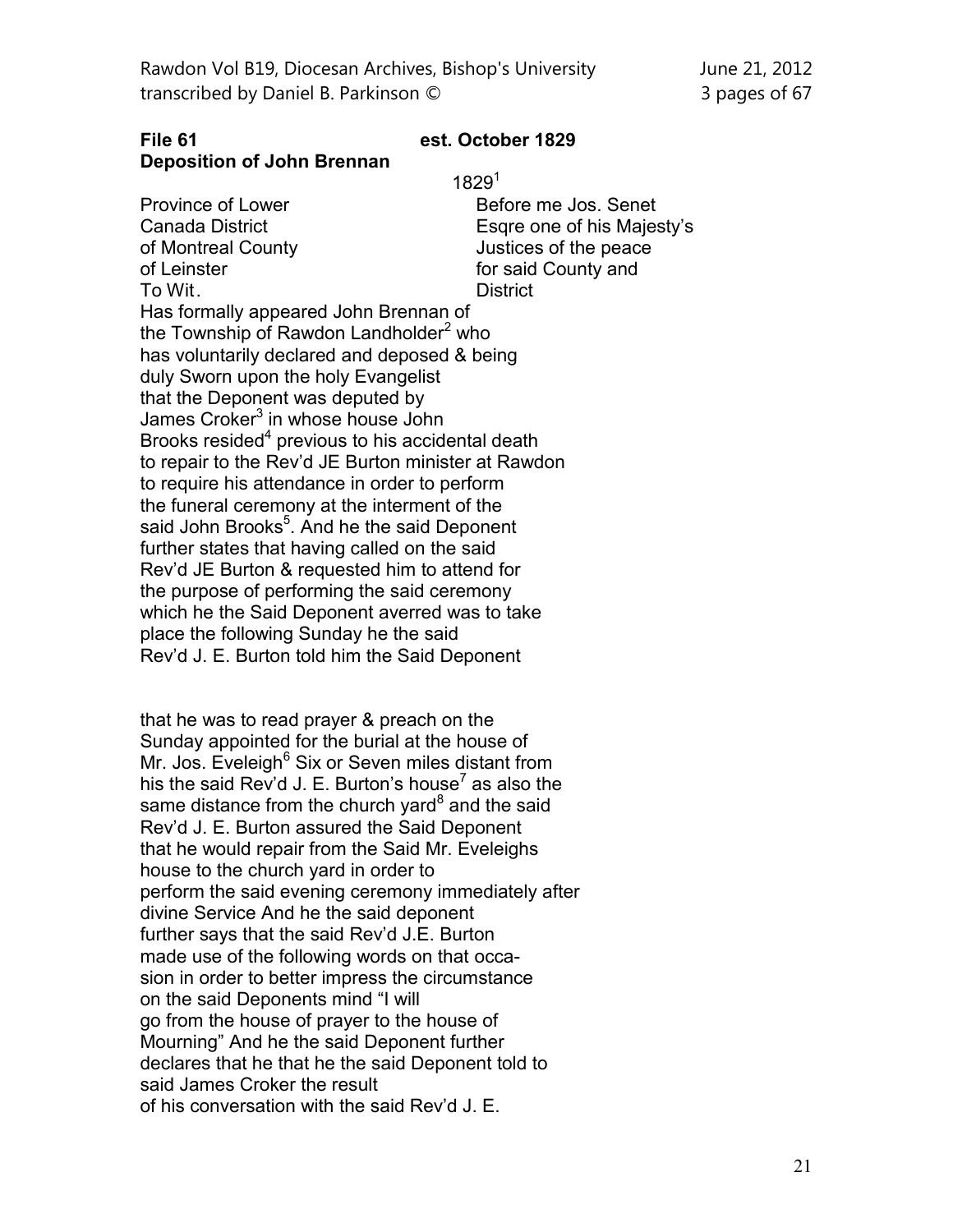Rawdon Vol B19, Diocesan Archives, Bishop's University June 21, 2012 transcribed by Daniel B. Parkinson © 3 pages of 67

Burton previous to the time appointed for the burial And this Deponent finally states that this affidavit is true and correct in all its points & parts in testimony of which he the said Deponent has

signed his name to these presents having been first read, by Deponent Sworn before me at (signed) Saint Jacques **John Brennan** this day of 1829

True Copy

<sup>2</sup> He was located at  $8<sup>th</sup>$  Range, Lot S 16 near to Brooks and Croker.

<sup>3</sup> He was at this time located at SW  $\frac{1}{2}$  of Lot 15, 7<sup>th</sup> Range in 1823 7 1826; he was later granted  $8<sup>th</sup>$  Range, Lot S 10.

<sup>4</sup> Brooks was living on "Lot No.15, the Division line between  $6<sup>th</sup>$  &  $7<sup>th</sup>$  Range" in October 1826 according to the Surveyor's report of improvements (NAC 2515, Volume 57, page 29118). This report shows no buildings on Brooks' property but three small buildings on Croker's clearing.

Croker was unmarred and it would seem that he shared his dwelling with Brooks and his family. John Brooks (posthumously) or his son was granted 8 / S 11, in 1842.

<sup>5</sup> Brooks had converted to Roman Catholicism at St-Jacques in 1819 before his marriage to Sophie Locat-Renaud. They baptized three children at the church there in 1823, 1225 and 1827.

Often burial was on the same day, or the day following a death when weather was warm or epidemic was feared. In this case, several days would elapse between the death and the proposed burial date. There should have been ample time to arrange for a priest to come from St-Jacques, there being no Rawdon Catholic church at this time. It appears that his friends, Croker and Brennen, who were both Anglicans and Burton, were overlooking that Brooks had become a Roman Catholic and was no longer a Protestant.

 $\frac{1}{1}$ The document is marked 1829 and again at the close but the rest of the date has been omitted. The burial possibly occurred in September or October of 1829. Brennan's statement is similar to that of James Herbert which is dated October 20, 1829